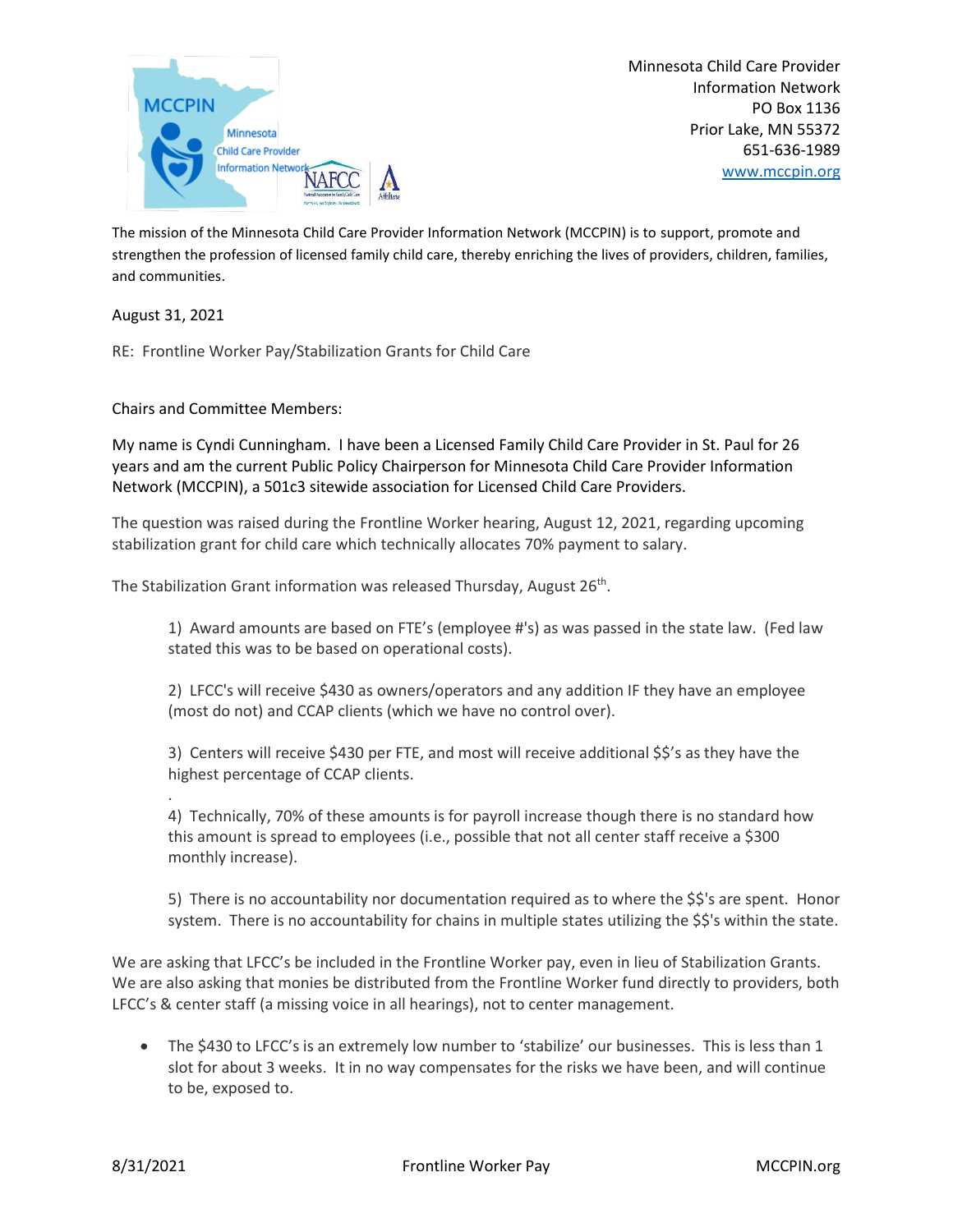

Minnesota Child Care Provider Information Network PO Box 1136 Prior Lake, MN 55372 651-636-1989 [www.mccpin.org](http://www.mccpin.org/)

The mission of the Minnesota Child Care Provider Information Network (MCCPIN) is to support, promote and strengthen the profession of licensed family child care, thereby enriching the lives of providers, children, families, and communities.

- The Stabilization grants will primarily be funding and stabilizing centers as they will receive the highest \$\$ amounts per location. These centers are also primarily located in the metro which leaves the rural providers on a very 'unstable' platform.
- It is unknown how center staff has received compensation as the centers have not reported nor will be required to report, increases and/or supports directly to employees. (There are reports that the center staff have had to use their PTO for exposures/illnesses, even while chains have received large \$\$ amounts from the state/fed grants.)

Thank you for your time and efforts to address such complicated topics within this pandemic.

## Cyndi Cunningham

MCCPIN Public Policy Chairperson